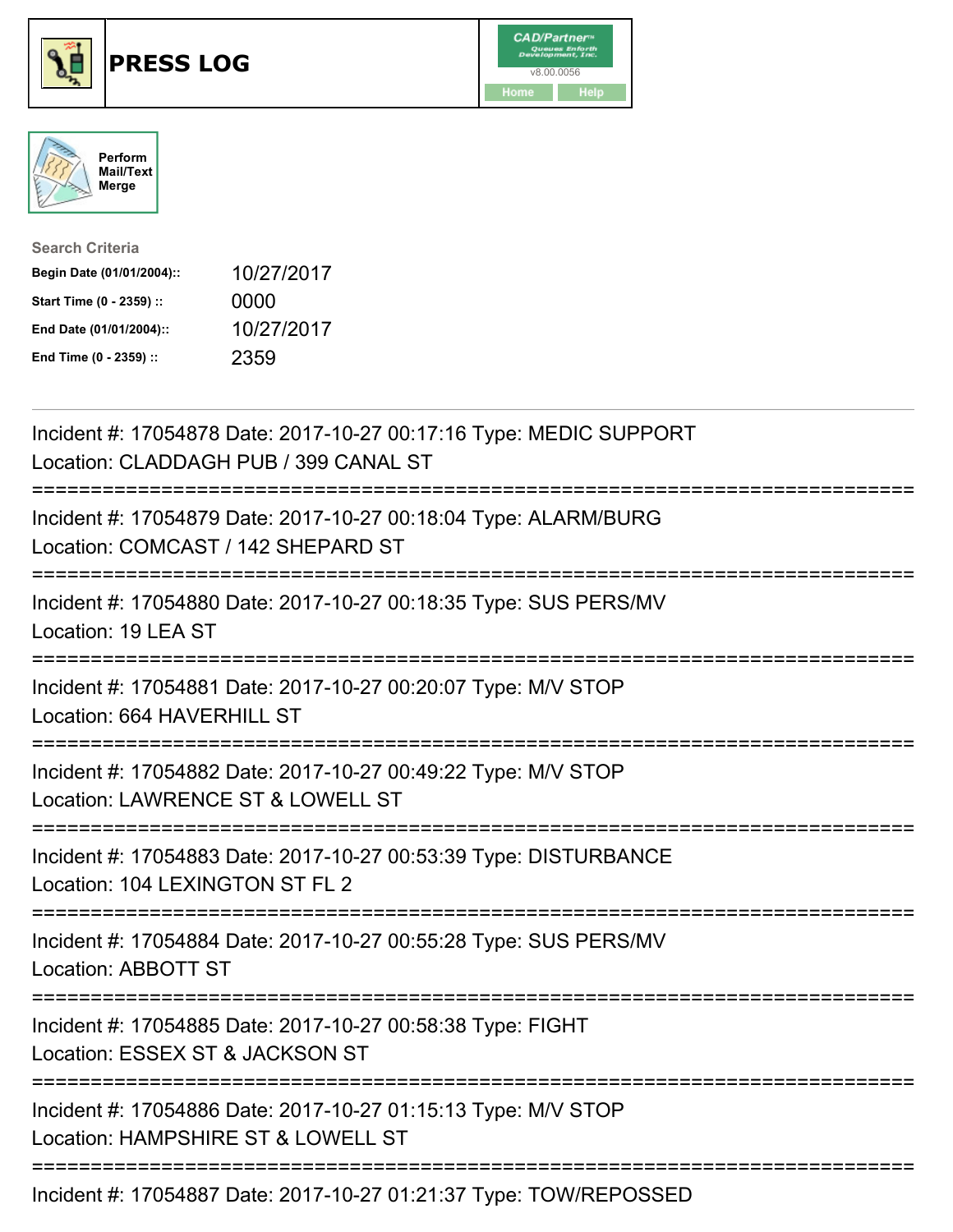Location: 135 BUTLER ST

| Incident #: 17054888 Date: 2017-10-27 01:28:28 Type: M/V STOP<br>Location: MARKET ST & PARKER ST       |
|--------------------------------------------------------------------------------------------------------|
| Incident #: 17054889 Date: 2017-10-27 01:55:27 Type: M/V STOP<br>Location: BROADWAY & ESSEX ST         |
| Incident #: 17054892 Date: 2017-10-27 01:55:35 Type: M/V STOP<br>Location: HAVERHILL ST & NEWBURY ST   |
| Incident #: 17054890 Date: 2017-10-27 01:58:20 Type: M/V STOP<br>Location: 50 WINTHROP AV              |
| Incident #: 17054891 Date: 2017-10-27 02:08:22 Type: M/V STOP<br>Location: BROADWAY & LOWELL ST        |
| Incident #: 17054893 Date: 2017-10-27 02:24:15 Type: MAL DAMAGE<br>Location: 104 LEXINGTON ST FL 2     |
| Incident #: 17054894 Date: 2017-10-27 02:29:51 Type: NOISE ORD<br>Location: 443 HIGH ST                |
| Incident #: 17054895 Date: 2017-10-27 02:33:14 Type: M/V STOP<br>Location: LAWRENCE ST & TRENTON ST    |
| Incident #: 17054896 Date: 2017-10-27 03:01:43 Type: MEDIC SUPPORT<br>Location: 103 HAVERHILL ST FL 2  |
| Incident #: 17054897 Date: 2017-10-27 03:01:54 Type: M/V STOP<br>Location: MARKET ST & S UNION ST      |
| Incident #: 17054898 Date: 2017-10-27 03:07:55 Type: M/V STOP<br>Location: S UNION ST & SPRINGFIELD ST |
| Incident #: 17054899 Date: 2017-10-27 03:09:59 Type: MISSING PERS<br>Location: 34 WHITMAN ST           |
| Incident #: 17054900 Date: 2017-10-27 03:30:49 Type: M/V STOP<br>Location: LOWELL ST & MORTON ST       |
| Incident #: 17054901 Date: 2017-10-27 03:32:56 Type: M/V STOP                                          |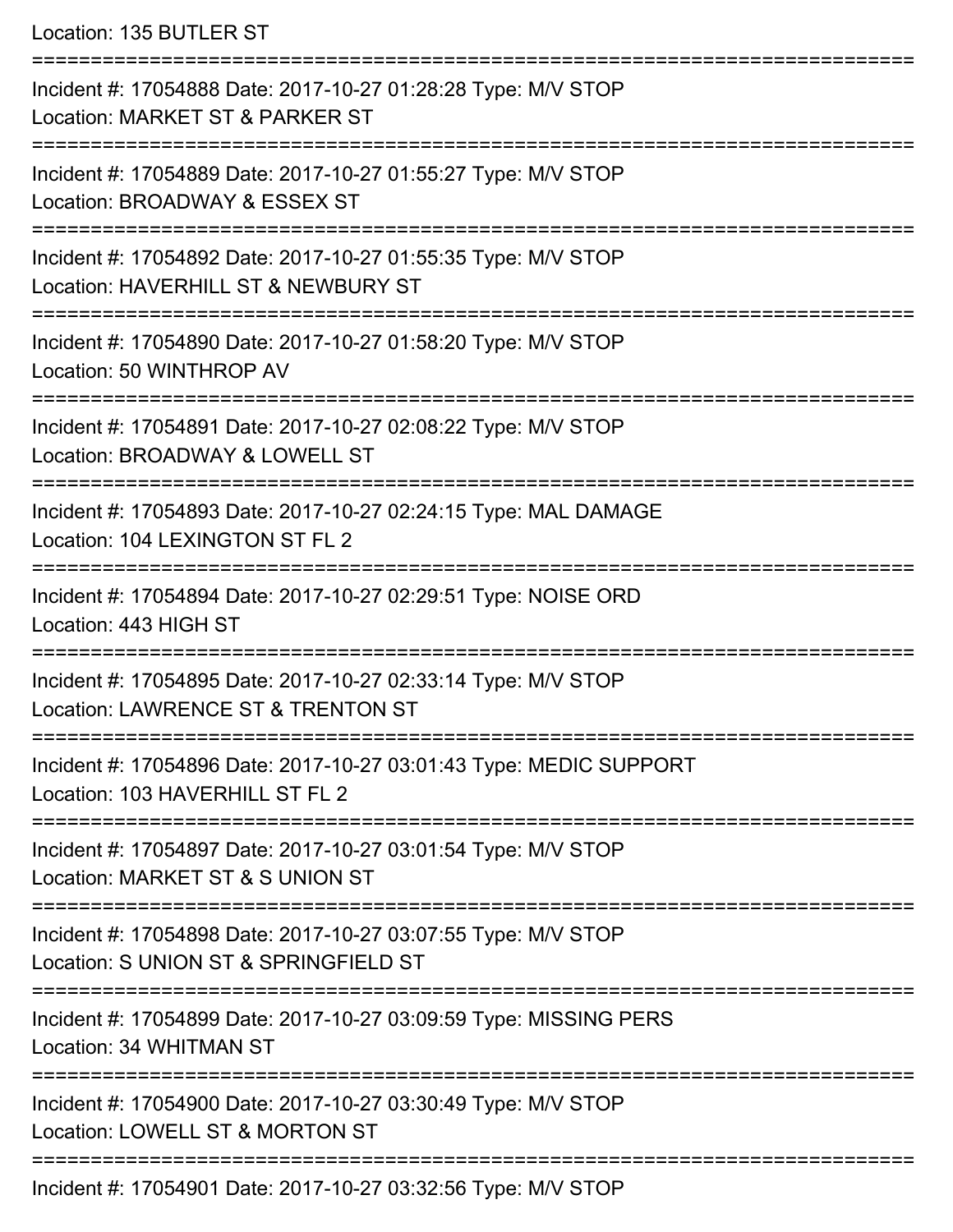| Incident #: 17054902 Date: 2017-10-27 03:40:00 Type: SHOTS FIRED<br>Location: 38 DOYLE ST                             |
|-----------------------------------------------------------------------------------------------------------------------|
| Incident #: 17054903 Date: 2017-10-27 03:40:44 Type: SHOTS FIRED<br>Location: 41 DOYLE ST                             |
| Incident #: 17054904 Date: 2017-10-27 04:20:52 Type: M/V STOP<br>Location: BROADWAY & ESSEX ST                        |
| Incident #: 17054905 Date: 2017-10-27 04:34:40 Type: E911 HANGUP<br>Location: SEVEN ELEVEN / 370 BROADWAY             |
| Incident #: 17054906 Date: 2017-10-27 05:13:34 Type: MAN DOWN<br>Location: HAVERHILL ST & PROSPECT ST                 |
| Incident #: 17054907 Date: 2017-10-27 05:34:47 Type: WARRANT SERVE<br>Location: ARREST / 455 HIGH ST                  |
| Incident #: 17054908 Date: 2017-10-27 06:08:17 Type: M/V STOP<br>Location: LOWELL ST & OXFORD ST                      |
| Incident #: 17054909 Date: 2017-10-27 06:42:38 Type: ALARMS<br>Location: MED RX PHARMACY / 360 MERRIMACK ST           |
| Incident #: 17054910 Date: 2017-10-27 06:50:54 Type: LARCENY/PAST<br>Location: 10 BEACON ST                           |
| Incident #: 17054911 Date: 2017-10-27 06:53:28 Type: ALARMS<br>Location: ADVANCED AUTO PARTS / 185 BROADWAY           |
| Incident #: 17054912 Date: 2017-10-27 06:56:14 Type: VIO CITY ORD<br>Location: COMMONWEALTH HONDA / 1 COMMONWEALTH DR |
| Incident #: 17054913 Date: 2017-10-27 07:00:17 Type: ALARMS<br>Location: AMERICAN FOOD BASKET / 73 WINTHROP AV        |
| Incident #: 17054914 Date: 2017-10-27 07:00:55 Type: ALARMS<br>Location: C-LO MOTORS / 14 BROADWAY                    |
| Incident #: 17054915 Date: 2017-10-27 07:35:27 Type: SUS PERS/MV                                                      |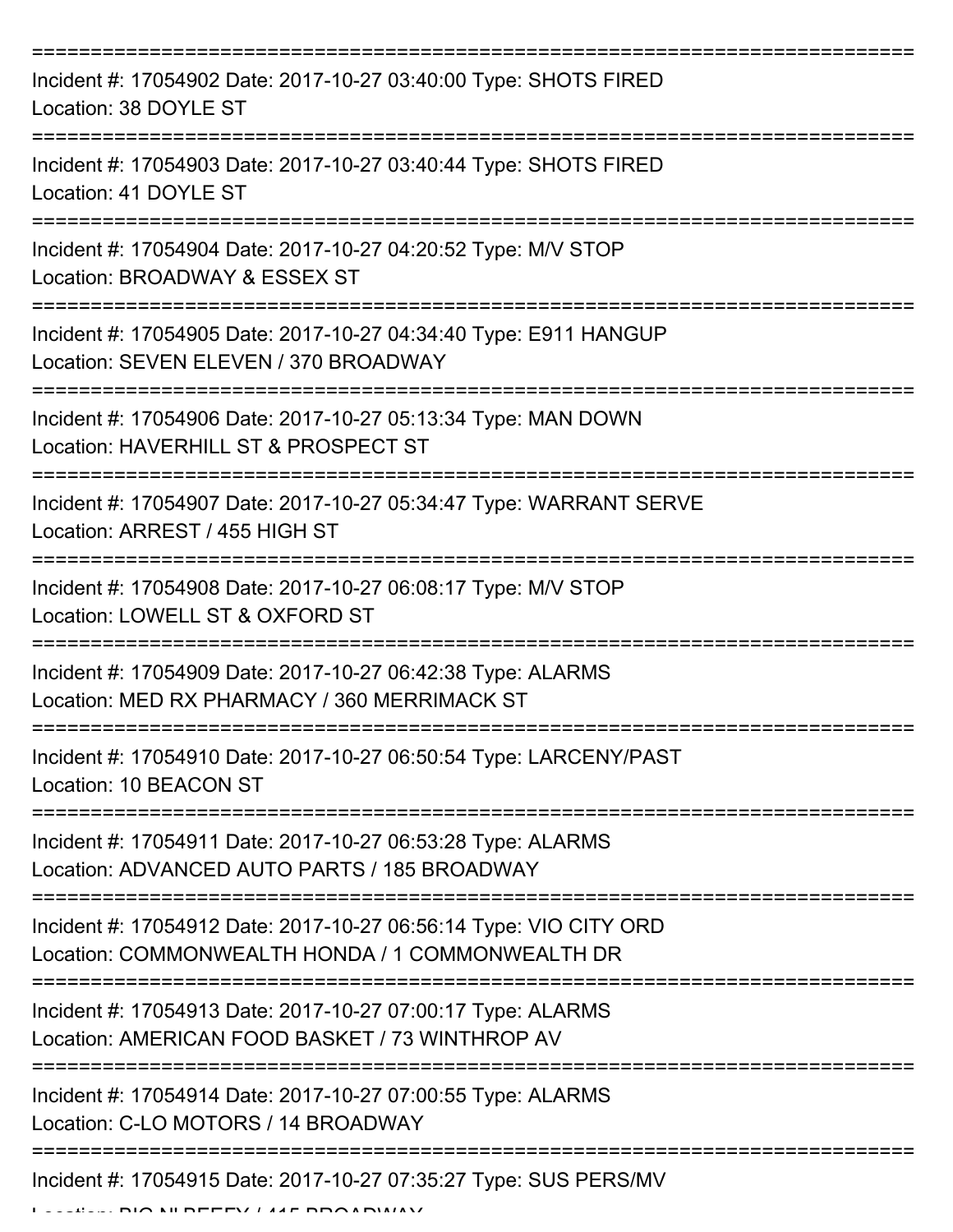| Incident #: 17054916 Date: 2017-10-27 08:10:38 Type: UNWANTEDGUEST<br>Location: DUNKIN DONUTS / 123 LAWRENCE ST |
|-----------------------------------------------------------------------------------------------------------------|
| Incident #: 17054917 Date: 2017-10-27 08:27:17 Type: SUS PERS/MV<br>Location: FERRY ST & SUMNER AV              |
| Incident #: 17054918 Date: 2017-10-27 08:29:39 Type: INVEST CONT<br>Location: GUILMETTE SCHOOL / 80 BODWELL ST  |
| Incident #: 17054919 Date: 2017-10-27 08:59:07 Type: AUTO ACC/NO PI<br>Location: FALLS BRIDGE / null            |
| Incident #: 17054920 Date: 2017-10-27 09:29:18 Type: M/V STOP<br>Location: 62 UNION ST                          |
| Incident #: 17054921 Date: 2017-10-27 09:32:10 Type: M/V STOP<br>Location: ESSEX ST & UNION ST                  |
| Incident #: 17054922 Date: 2017-10-27 09:40:25 Type: TOW OF M/V<br>Location: 101 AMESBURY ST                    |
| Incident #: 17054924 Date: 2017-10-27 09:48:36 Type: M/V STOP<br>Location: ARREST / BROADWAY & COMMON ST        |
| Incident #: 17054925 Date: 2017-10-27 09:56:41 Type: RECOV/STOL/MV<br>Location: BROOK ST                        |
| Incident #: 17054926 Date: 2017-10-27 10:00:50 Type: MISSING PERS<br>Location: 311 WATER ST                     |
| Incident #: 17054927 Date: 2017-10-27 10:07:23 Type: TOW OF M/V<br>Location: 238 FARNHAM ST                     |
| Incident #: 17054928 Date: 2017-10-27 10:16:00 Type: 209A/VIOLATION<br>Location: 62 BERKLEY                     |
| Incident #: 17054929 Date: 2017-10-27 10:17:17 Type: SUS PERS/MV<br>Location: LEONARD SCHOOL / 60 ALLEN ST      |
| Incident #: 17054930 Date: 2017-10-27 10:21:59 Type: DISTURBANCE                                                |

Location: 240 EADNIHAM ST EL 2NDEL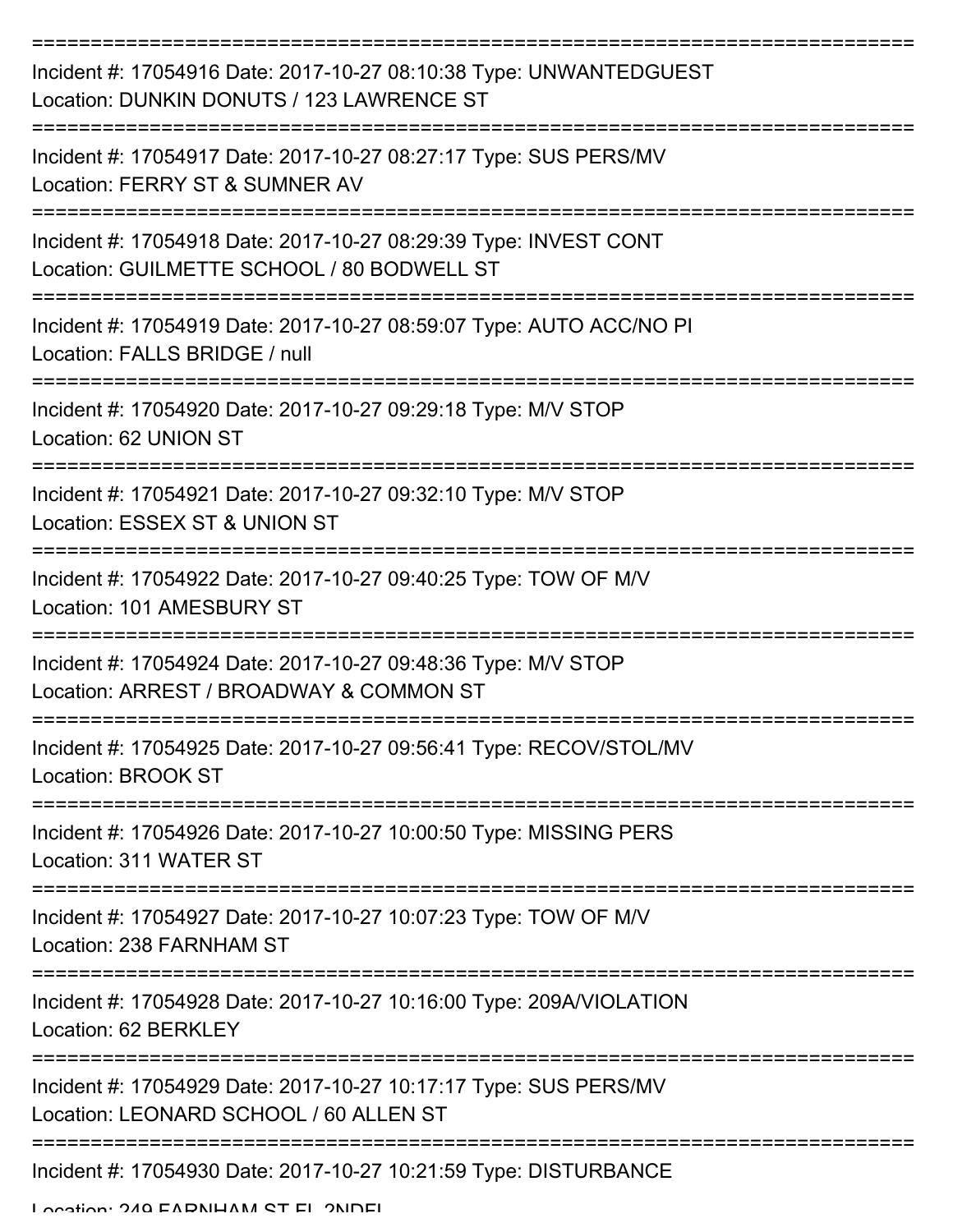| Incident #: 17054931 Date: 2017-10-27 10:35:04 Type: MEDIC SUPPORT<br>Location: 25 MARSTON ST                         |
|-----------------------------------------------------------------------------------------------------------------------|
| Incident #: 17054932 Date: 2017-10-27 10:43:53 Type: 209A/SERVE<br>Location: 40 LAWRENCE ST #438                      |
| Incident #: 17054933 Date: 2017-10-27 10:46:12 Type: DOMESTIC/PAST<br>Location: 32 MANCHESTER ST #1<br>:============= |
| Incident #: 17054934 Date: 2017-10-27 11:12:41 Type: MEDIC SUPPORT<br>Location: 168 NEWBURY ST                        |
| ---------------<br>Incident #: 17054935 Date: 2017-10-27 11:16:30 Type: INVEST CONT<br>Location: 32 MANCHESTER ST     |
| Incident #: 17054936 Date: 2017-10-27 11:18:55 Type: DRUG OVERDOSE<br>Location: 265 MERRIMACK ST                      |
| ===============<br>Incident #: 17054937 Date: 2017-10-27 11:20:13 Type: M/V STOP<br><b>Location: S UNION ST</b>       |
| Incident #: 17054938 Date: 2017-10-27 11:21:54 Type: AUTO ACC/NO PI<br>Location: 139 NEWBURY ST                       |
| Incident #: 17054939 Date: 2017-10-27 11:37:20 Type: SUS PERS/MV<br>Location: 20 BELLEVUE ST                          |
| Incident #: 17054940 Date: 2017-10-27 12:13:49 Type: INVESTIGATION<br>Location: 90 LOWELL ST                          |
| Incident #: 17054942 Date: 2017-10-27 12:16:11 Type: SUS PERS/MV<br>Location: 102 BAILEY ST                           |
| Incident #: 17054941 Date: 2017-10-27 12:17:22 Type: MEDIC SUPPORT<br>Location: PENTUCKETT MEDICAL / 500 MERRIMACK ST |
| Incident #: 17054943 Date: 2017-10-27 12:19:25 Type: ALARM/HOLD<br>Location: LGH / 25 MARSTON ST #SUITE 202           |
| Incident #: 17054944 Date: 2017-10-27 12:38:39 Type: DRUG VIO<br>Location: SHAWSHEEN RD & COSTELLO PARK               |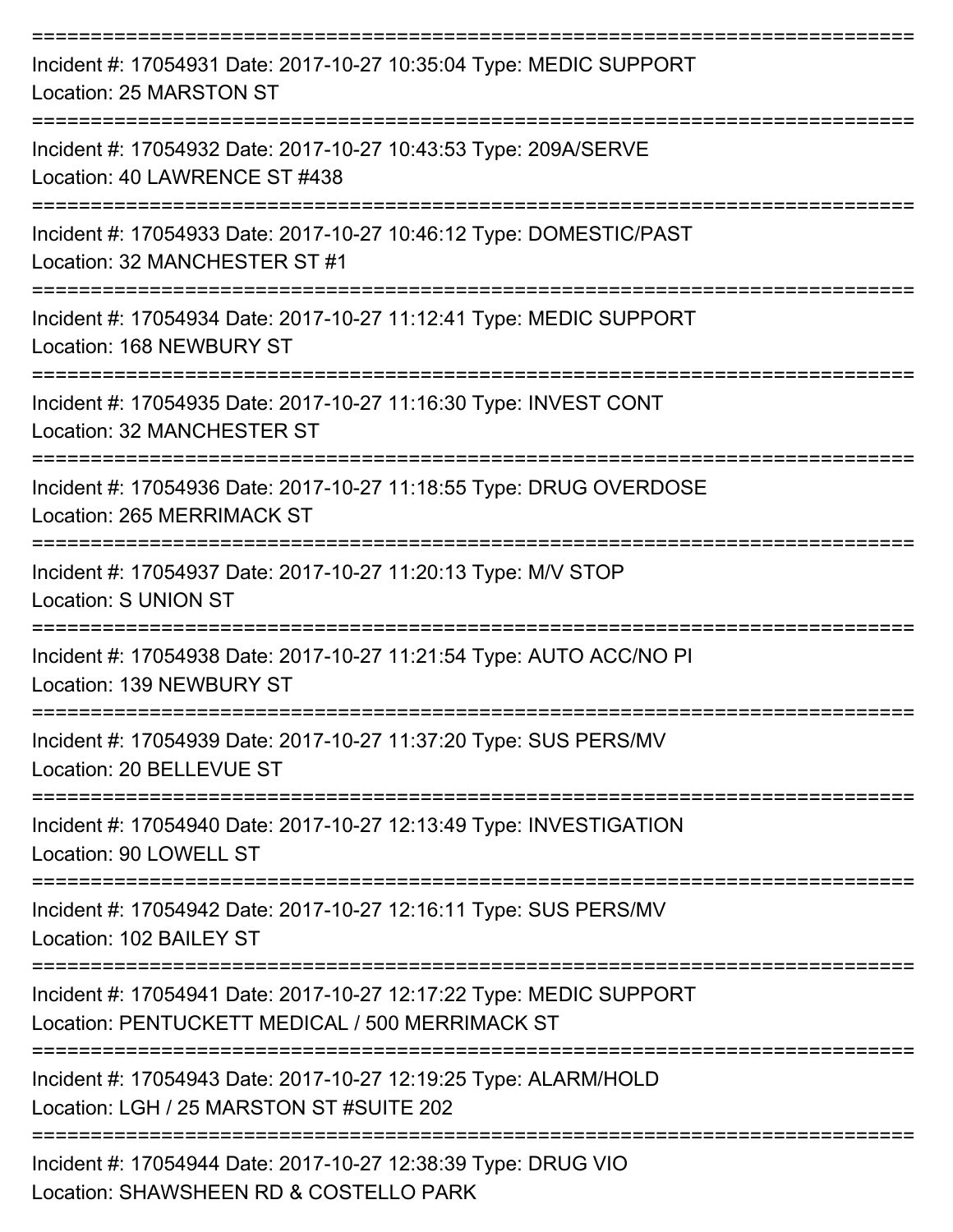| Incident #: 17054945 Date: 2017-10-27 12:39:10 Type: DISTURBANCE<br>Location: ESSEX & OXFORD ST                                  |
|----------------------------------------------------------------------------------------------------------------------------------|
| ========================<br>Incident #: 17054946 Date: 2017-10-27 12:41:07 Type: M/V STOP<br>Location: 233 ESSEX ST              |
| Incident #: 17054947 Date: 2017-10-27 12:42:03 Type: WARRANT SERVE<br>Location: 1 HALL ST<br>=================================== |
| Incident #: 17054948 Date: 2017-10-27 12:44:26 Type: DISABLED MV<br>Location: ENTERPRIZE RENT A CAR / 660 S UNION ST             |
| Incident #: 17054949 Date: 2017-10-27 13:08:19 Type: AUTO ACC/PI<br>Location: BROADWAY & HAVERHILL ST                            |
| :================<br>Incident #: 17054950 Date: 2017-10-27 13:25:02 Type: DRUG VIO<br><b>Location: SHAWSHEEN RD</b>              |
| Incident #: 17054951 Date: 2017-10-27 13:31:26 Type: FIGHT<br>Location: HAVERHILL ST & LAWRENCE ST                               |
| Incident #: 17054952 Date: 2017-10-27 13:39:02 Type: SHOPLIFTING<br>Location: MARSHALLS / 73 WINTHROP AV                         |
| Incident #: 17054953 Date: 2017-10-27 13:52:44 Type: INVESTIGATION<br>Location: 68 OSGOOD ST                                     |
| Incident #: 17054954 Date: 2017-10-27 13:56:10 Type: TOW/REPOSSED<br>Location: 42 BROOK ST                                       |
| Incident #: 17054955 Date: 2017-10-27 14:06:37 Type: 209A/SERVE<br><b>Location: 11 TENNEY ST</b>                                 |
| Incident #: 17054956 Date: 2017-10-27 14:15:55 Type: M/V STOP<br>Location: STORROW ST & WOODLAND ST                              |
| Incident #: 17054957 Date: 2017-10-27 14:18:40 Type: DOMESTIC/PROG<br>Location: 29 ELM ST                                        |
| Incident #: 17054959 Date: 2017-10-27 14:20:55 Type: LOCKOUT<br>Location: 101 SHAWSHEEN RD                                       |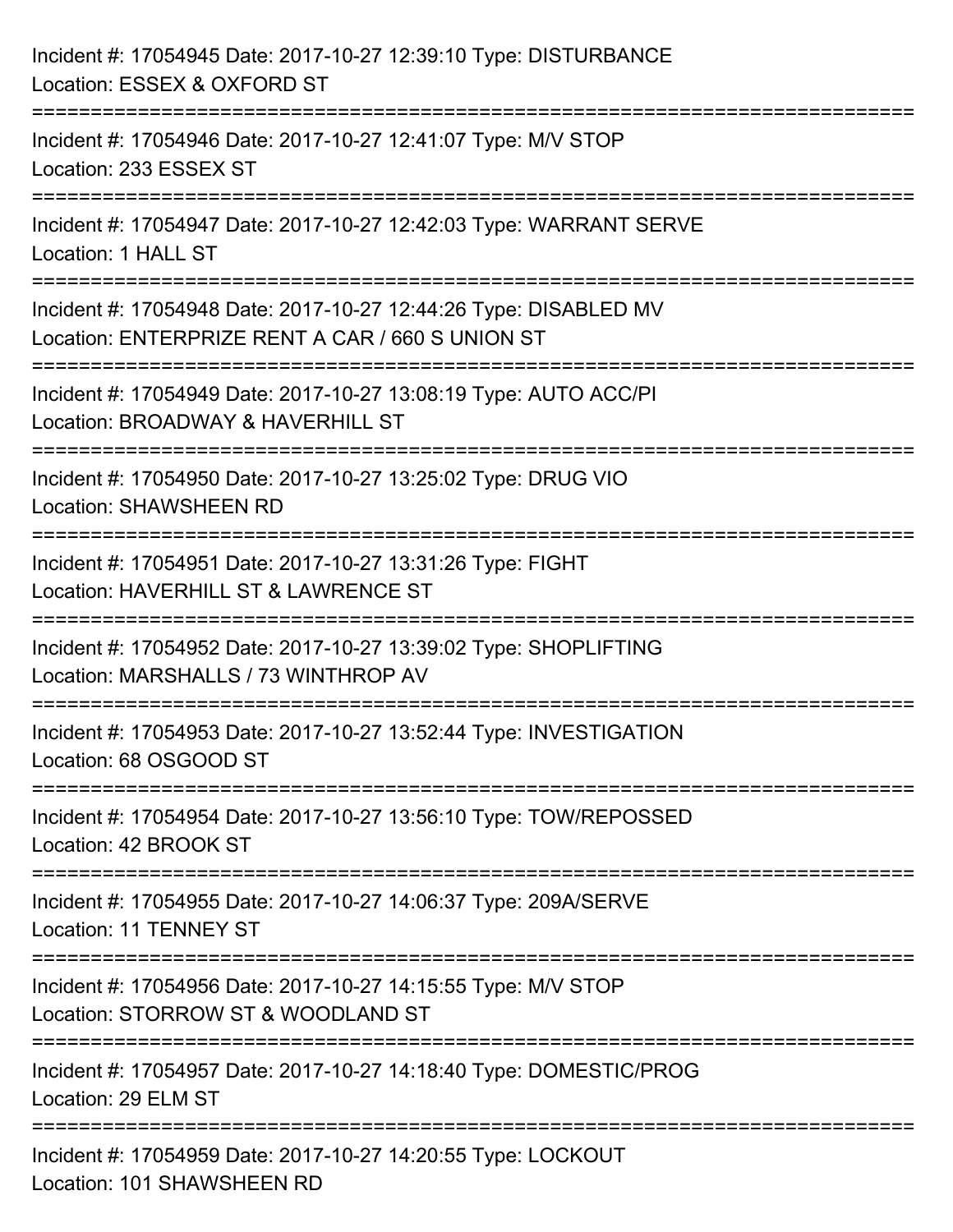| Incident #: 17054958 Date: 2017-10-27 14:21:14 Type: M/V STOP<br>Location: MARLBORO ST & S UNION ST                  |
|----------------------------------------------------------------------------------------------------------------------|
| Incident #: 17054960 Date: 2017-10-27 14:25:07 Type: HIT & RUN M/V<br>Location: 312 WATER ST                         |
| Incident #: 17054961 Date: 2017-10-27 14:34:27 Type: MEDIC SUPPORT<br>Location: 5 WILMOT ST #2L                      |
| Incident #: 17054962 Date: 2017-10-27 14:35:13 Type: M/V STOP<br>Location: 100 MARSTON ST                            |
| Incident #: 17054963 Date: 2017-10-27 14:45:34 Type: WARRANT SERVE<br>Location: 83 ALLSTON ST                        |
| Incident #: 17054964 Date: 2017-10-27 14:51:38 Type: M/V STOP<br>Location: MERRIMACK ST & S UNION ST                 |
| Incident #: 17054965 Date: 2017-10-27 14:56:29 Type: M/V STOP<br>Location: MERRIMACK ST & S UNION ST                 |
| Incident #: 17054966 Date: 2017-10-27 14:56:47 Type: KEEP PEACE<br>Location: 31 MAGINNIS AV                          |
| Incident #: 17054967 Date: 2017-10-27 15:04:14 Type: M/V STOP<br>Location: 9 BERKLEY ST                              |
| Incident #: 17054968 Date: 2017-10-27 15:14:02 Type: M/V STOP<br>Location: HAVERHILL ST & JACKSON ST                 |
| Incident #: 17054969 Date: 2017-10-27 15:20:41 Type: SHOPLIFTING<br>Location: MARSHALLS / 73 WINTHROP AV             |
| Incident #: 17054970 Date: 2017-10-27 15:21:47 Type: M/V STOP<br>Location: 19 MAGINNIS AV                            |
| ===========================<br>Incident #: 17054971 Date: 2017-10-27 15:22:20 Type: MAN DOWN<br>Location: 8 ACTON ST |
| Incident #: 17054972 Date: 2017-10-27 15:34:04 Type: LARCENY/PAST<br>Location: 27 KENDALL ST                         |

===========================================================================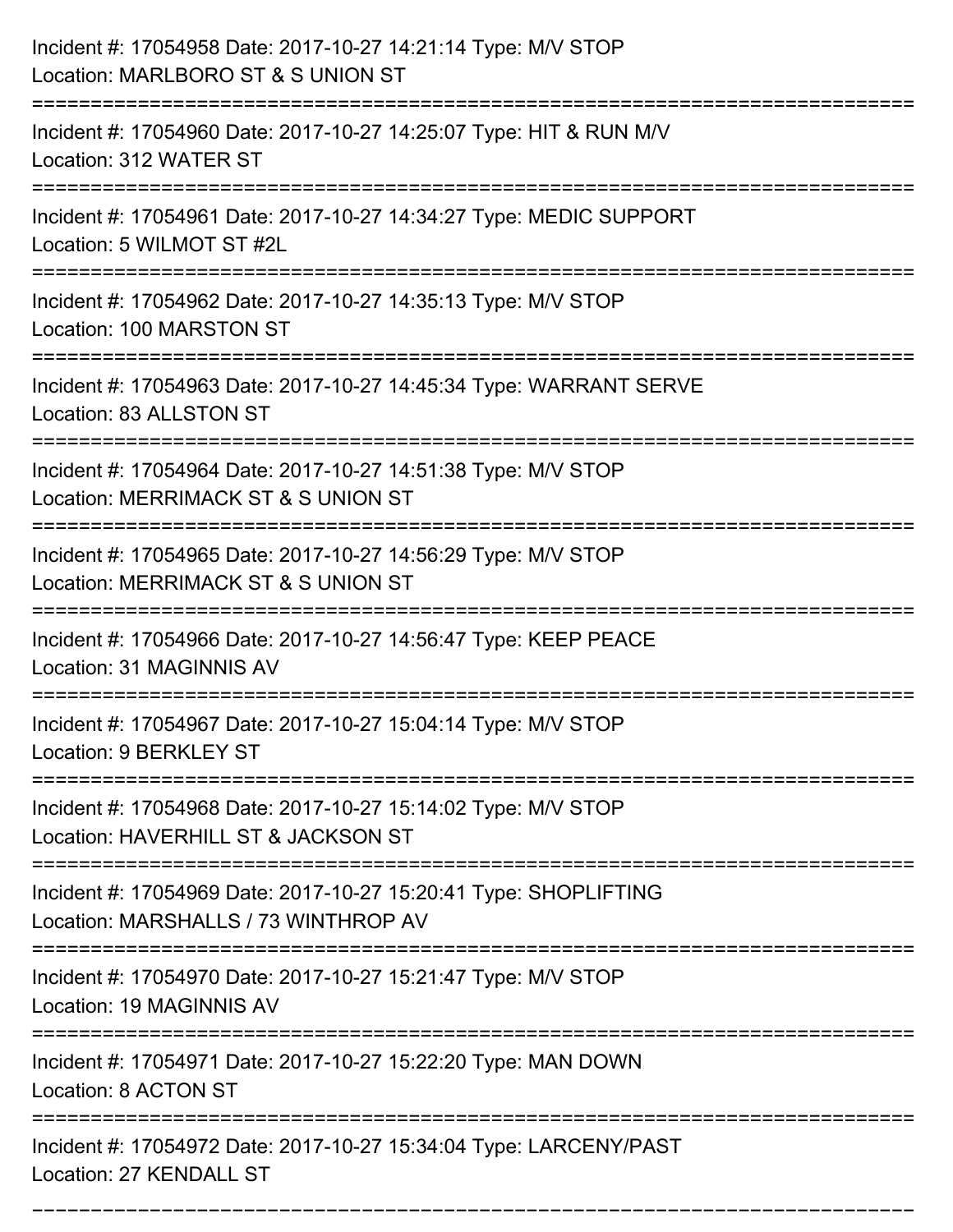| Incident #: 17054973 Date: 2017-10-27 15:46:06 Type: FIGHT<br>Location: S UNION ST & SALEM ST                               |
|-----------------------------------------------------------------------------------------------------------------------------|
| Incident #: 17054974 Date: 2017-10-27 15:48:59 Type: M/V STOP<br>Location: MERRIMACK ST & S BROADWAY                        |
| Incident #: 17054975 Date: 2017-10-27 16:04:29 Type: SUS PERS/MV<br>Location: ARLINGTON ST & LAWRENCE ST                    |
| Incident #: 17054976 Date: 2017-10-27 16:17:07 Type: B&E/PAST<br>Location: 78 CLIFTON                                       |
| Incident #: 17054977 Date: 2017-10-27 16:17:54 Type: B&E/PAST<br>Location: RIVERSIDE PROPERTIES SECURITY / 260 MERRIMACK ST |
| Incident #: 17054978 Date: 2017-10-27 16:31:19 Type: AUTO ACC/NO PI<br>Location: 257 ESSEX ST                               |
| Incident #: 17054979 Date: 2017-10-27 16:45:25 Type: ALARM/BURG<br>Location: GOOD SHEPPARD CENTER / 412 HAMPSHIRE ST        |
| Incident #: 17054980 Date: 2017-10-27 16:53:02 Type: MAL DAMAGE<br><b>Location: 4 LEXINGTON ST</b>                          |
| Incident #: 17054981 Date: 2017-10-27 17:08:18 Type: LOUD NOISE<br>Location: 15 COOLIDGE ST                                 |
| Incident #: 17054983 Date: 2017-10-27 17:25:10 Type: B&E/PAST<br>Location: 3 BEACON ST                                      |
| Incident #: 17054982 Date: 2017-10-27 17:26:57 Type: LOUD NOISE<br>Location: 15 COOLIDGE ST                                 |
| Incident #: 17054984 Date: 2017-10-27 17:30:31 Type: HIT & RUN M/V<br>Location: MYRTLE ST & SARATOGA ST                     |
| Incident #: 17054985 Date: 2017-10-27 17:32:02 Type: HIT & RUN M/V<br>Location: EXCHANGE ST & PARK ST                       |
| Incident #: 17054987 Date: 2017-10-27 17:38:18 Type: MEDIC SUPPORT<br>Location: 191 SALEM ST                                |
|                                                                                                                             |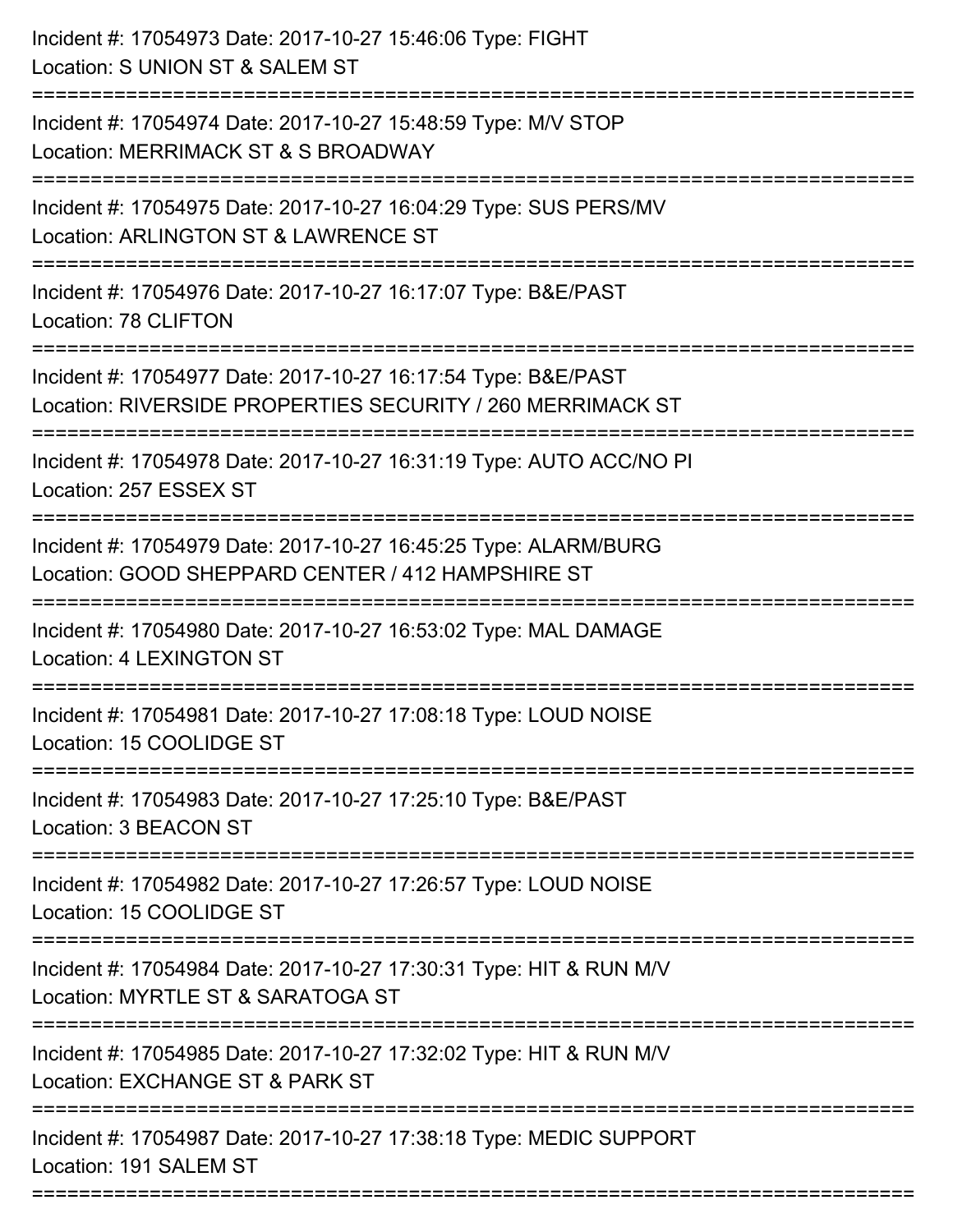Location: 265 MERRIMACK ST

| Incident #: 17054988 Date: 2017-10-27 17:41:01 Type: A&B PAST<br>Location: 31 BIGELOW ST FL 2                  |
|----------------------------------------------------------------------------------------------------------------|
| Incident #: 17054989 Date: 2017-10-27 17:50:14 Type: AUTO ACC/NO PI<br>Location: LEAHY SCHOOL / 100 ERVING AV  |
| Incident #: 17054990 Date: 2017-10-27 17:55:39 Type: M/V STOP<br>Location: 598 HAVERHILL ST                    |
| Incident #: 17054991 Date: 2017-10-27 17:58:36 Type: UNWANTEDGUEST<br>Location: 90 BROADWAY                    |
| Incident #: 17054992 Date: 2017-10-27 18:00:49 Type: INVESTIGATION<br>Location: 311 WATER ST                   |
| Incident #: 17054993 Date: 2017-10-27 18:08:10 Type: INVEST CONT<br>Location: 15 UNION ST                      |
| Incident #: 17054994 Date: 2017-10-27 18:09:07 Type: LARCENY/PROG<br>Location: FARAH AUTO SALES / 345 BROADWAY |
| Incident #: 17054995 Date: 2017-10-27 18:21:56 Type: M/V STOP<br>Location: ESSEX ST & MILL ST                  |
| Incident #: 17054996 Date: 2017-10-27 18:27:24 Type: M/V STOP<br>Location: CHESTNUT ST & LAWRENCE ST           |
| Incident #: 17054997 Date: 2017-10-27 18:34:33 Type: GENERAL SERV<br>Location: 60 FLORAL ST                    |
| Incident #: 17054998 Date: 2017-10-27 18:41:47 Type: M/V STOP<br>Location: MICHELS / null                      |
| Incident #: 17055001 Date: 2017-10-27 18:44:52 Type: 209A/VIOLATION<br>Location: 41 BROOK ST #3                |
| Incident #: 17054999 Date: 2017-10-27 18:45:18 Type: TOW OF M/V<br>Location: 393 LOWELL                        |
|                                                                                                                |

Incident #: 17055000 Date: 2017 10 27 18:45:46 Type: M/V STOP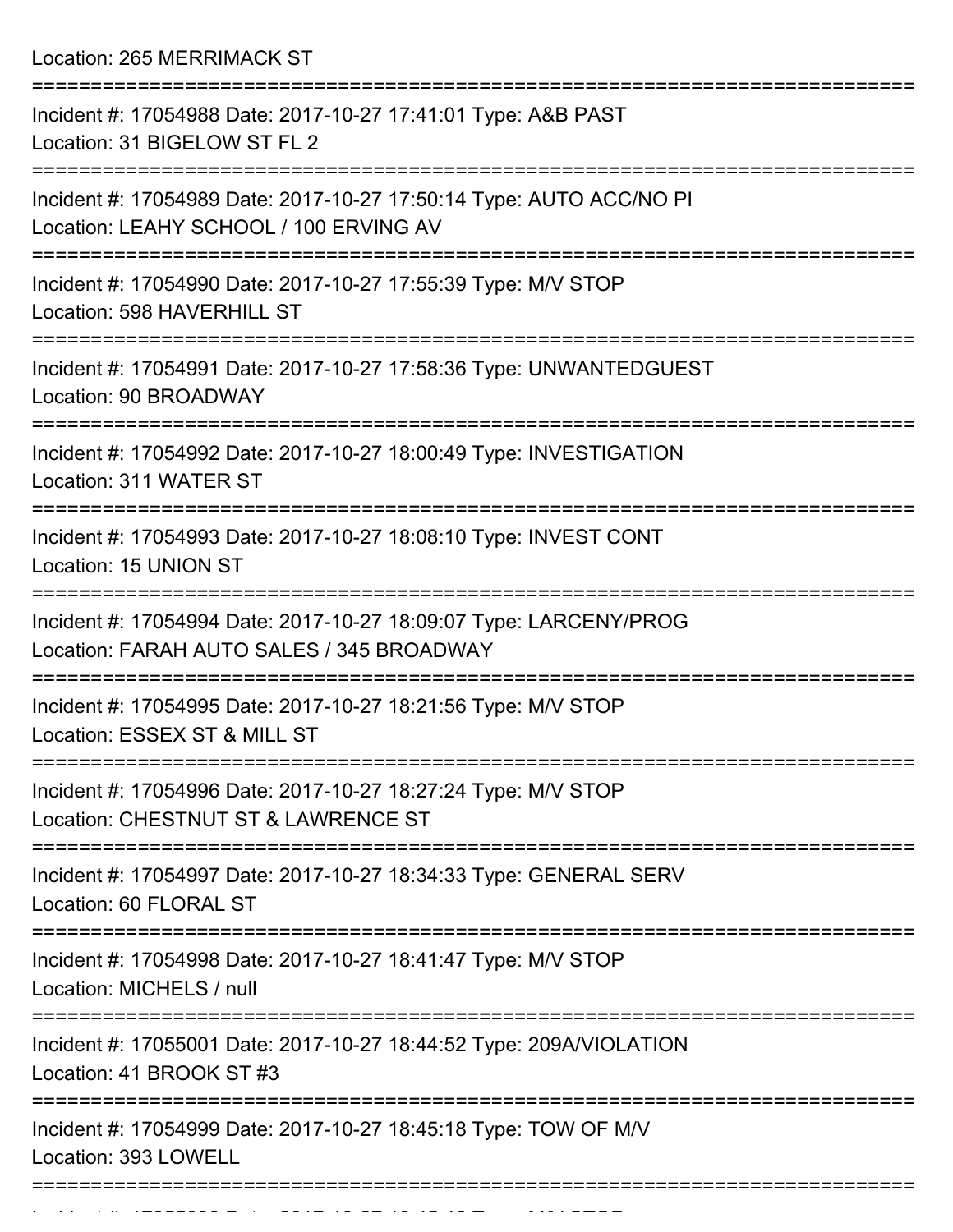Location: 615 BROADWAY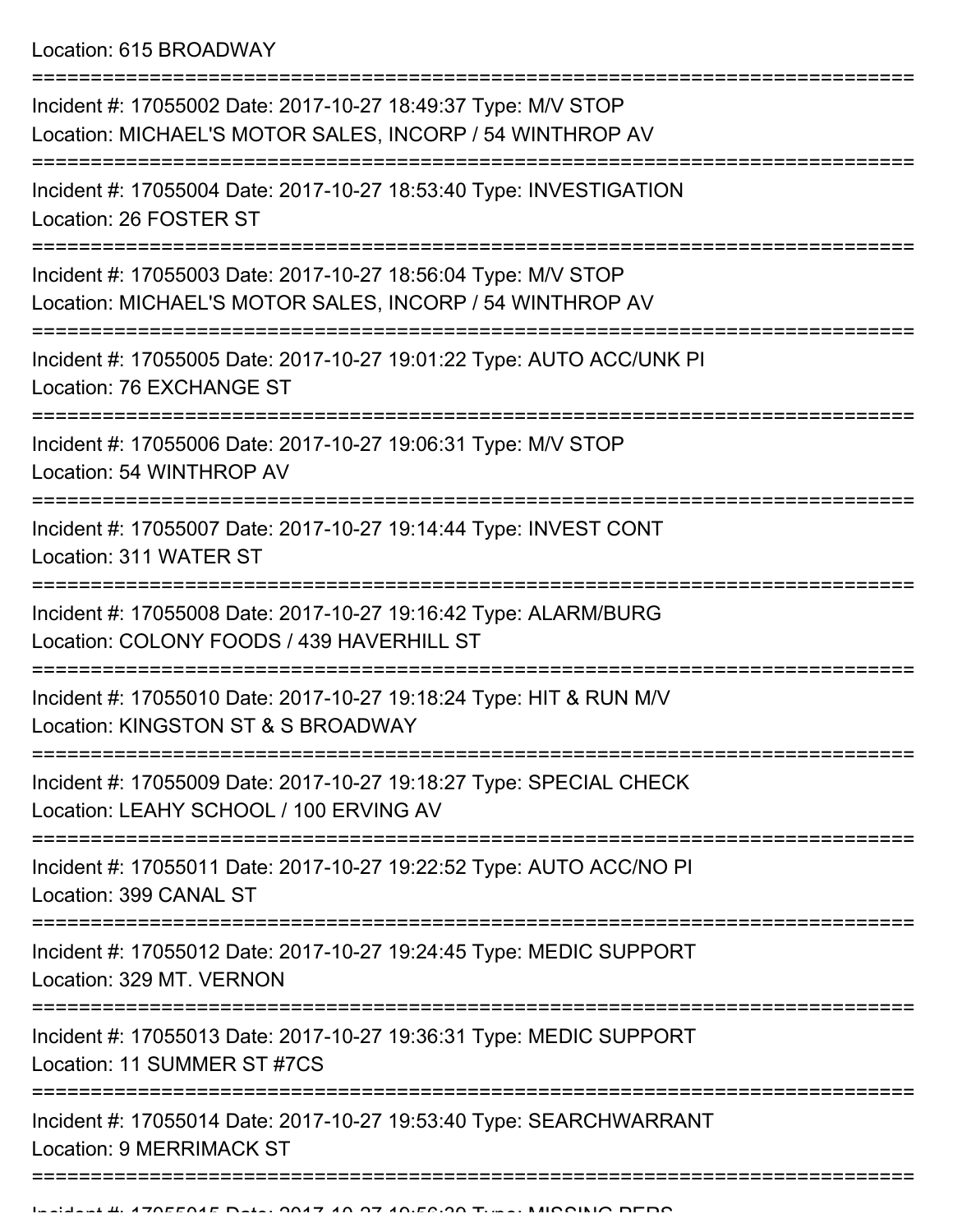Location: 384 MARKET ST

| Incident #: 17055016 Date: 2017-10-27 20:08:07 Type: ASSSIT OTHER PD<br>Location: FARNHAM ST & FOSTER ST             |
|----------------------------------------------------------------------------------------------------------------------|
| Incident #: 17055017 Date: 2017-10-27 20:27:29 Type: WARRANT SERVE<br>Location: 57 SPRINGFIELD ST<br>=============== |
| Incident #: 17055018 Date: 2017-10-27 20:33:57 Type: M/V STOP<br>Location: ABBOTT ST & PARKER ST                     |
| Incident #: 17055019 Date: 2017-10-27 20:34:38 Type: SPECIAL CHECK<br><b>Location: SOUTH COMMON</b>                  |
| Incident #: 17055020 Date: 2017-10-27 20:35:12 Type: KEEP PEACE<br>Location: 147 ANDOVER ST #2                       |
| Incident #: 17055021 Date: 2017-10-27 20:43:19 Type: EXTRA SURVEIL<br><b>Location: HANCOCK ST</b>                    |
| Incident #: 17055022 Date: 2017-10-27 20:47:26 Type: M/V STOP<br>Location: MILTON ST & PROVIDENCE ST                 |
| Incident #: 17055023 Date: 2017-10-27 20:54:14 Type: SPECIAL CHECK<br>Location: BROOK ST PARK                        |
| Incident #: 17055024 Date: 2017-10-27 20:55:24 Type: SHOPLIFTING<br>Location: 135 BROADWAY                           |
| Incident #: 17055025 Date: 2017-10-27 20:57:55 Type: M/V STOP<br>Location: HAVERHILL ST & LAWRENCE ST                |
| Incident #: 17055026 Date: 2017-10-27 20:59:50 Type: SPECIAL CHECK<br>Location: LAWRENCE ST & OAK ST                 |
| Incident #: 17055027 Date: 2017-10-27 21:02:45 Type: SPECIAL CHECK<br>Location: LAWRENCE ST & MYRTLE ST              |
| Incident #: 17055028 Date: 2017-10-27 21:03:22 Type: SUS PERS/MV<br>Location: 77 SPRINGFIELD ST                      |
| 0.01710070404007<br>$\begin{array}{c} \n \bigcap \Gamma \cap \{1,1\} & \bigcap \Gamma \cap \Gamma \n \end{array}$    |

Incident #: 17055029 Date: 2017-10-27 21:04:23 Type: SPECIAL CHECK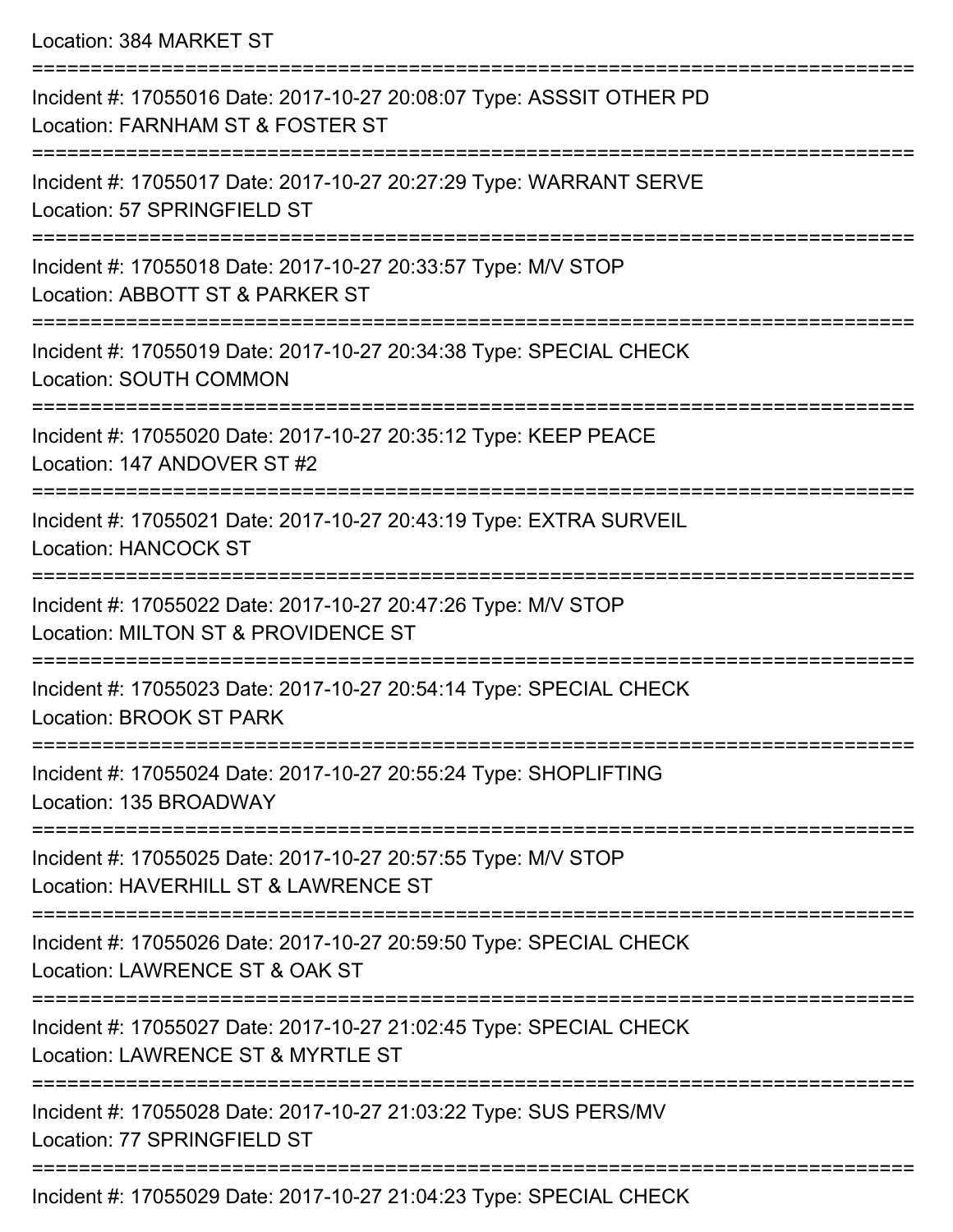| Incident #: 17055030 Date: 2017-10-27 21:04:52 Type: MV/BLOCKING<br>Location: 26 ABBOTT ST                                                                       |
|------------------------------------------------------------------------------------------------------------------------------------------------------------------|
| Incident #: 17055031 Date: 2017-10-27 21:07:56 Type: INVEST CONT<br>Location: BOYS & GIRLS CLUB / 136 WATER ST                                                   |
| Incident #: 17055032 Date: 2017-10-27 21:10:30 Type: SPECIAL CHECK<br>Location: ALDER ST & JUNIPER ST                                                            |
| Incident #: 17055033 Date: 2017-10-27 21:13:35 Type: LARCENY/PAST<br>Location: 133 PARK ST<br>-----------------------                                            |
| Incident #: 17055034 Date: 2017-10-27 21:21:11 Type: M/V STOP<br>Location: ANDOVER ST & BROOKFIELD ST                                                            |
| Incident #: 17055035 Date: 2017-10-27 21:23:31 Type: EXTRA SURVEIL<br><b>Location: WEST ST</b>                                                                   |
| Incident #: 17055036 Date: 2017-10-27 21:32:16 Type: DRINKING PUBL<br>Location: 6 INMAN ST                                                                       |
| Incident #: 17055037 Date: 2017-10-27 21:37:10 Type: M/V STOP<br>Location: 12 BROMFIELD ST<br>-------------------------------<br>------------------------------- |
| Incident #: 17055038 Date: 2017-10-27 21:51:33 Type: EXTRA SURVEIL<br>Location: ALDER ST & JUNIPER ST                                                            |
| Incident #: 17055039 Date: 2017-10-27 21:54:38 Type: M/V STOP<br>Location: 36 CHESTER ST                                                                         |
| Incident #: 17055041 Date: 2017-10-27 21:58:48 Type: SUS PERS/MV<br>Location: INMAN ST & S BROADWAY                                                              |
| Incident #: 17055040 Date: 2017-10-27 22:01:07 Type: DOMESTIC/PAST<br>Location: 13 NORRIS ST                                                                     |
| Incident #: 17055042 Date: 2017-10-27 22:06:19 Type: INVEST CONT<br>Location: 90 LOWELL ST                                                                       |
| Incident #: 17055043 Date: 2017-10-27 22:20:44 Type: M/V STOP                                                                                                    |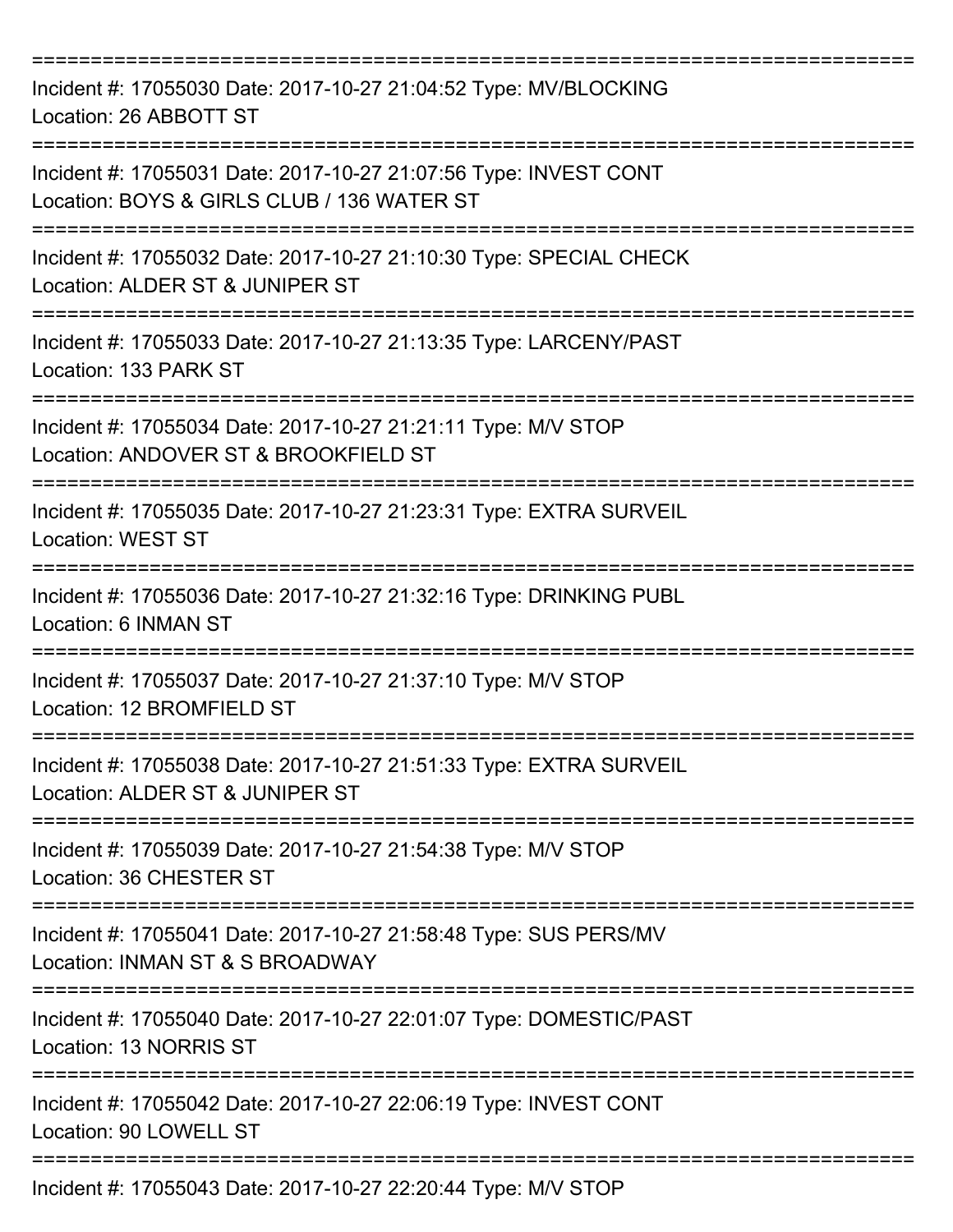| Incident #: 17055044 Date: 2017-10-27 22:21:43 Type: GUN CALL<br>Location: BRUCE ST & ERVING AV                         |
|-------------------------------------------------------------------------------------------------------------------------|
| Incident #: 17055045 Date: 2017-10-27 22:24:28 Type: SUS PERS/MV<br>Location: 52 COLONIAL RD                            |
| Incident #: 17055046 Date: 2017-10-27 22:27:16 Type: MEDIC SUPPORT<br>Location: 48 COOLIDGE ST                          |
| Incident #: 17055047 Date: 2017-10-27 22:41:05 Type: SPECIAL CHECK<br>Location: BROOK STREET PARK CALLBOX / 67 BROOK ST |
| Incident #: 17055048 Date: 2017-10-27 22:44:29 Type: M/V STOP<br>Location: 425 MARKET ST                                |
| Incident #: 17055049 Date: 2017-10-27 22:46:44 Type: EXTRA SURVEIL<br><b>Location: SUMMER ST</b>                        |
| Incident #: 17055050 Date: 2017-10-27 22:58:24 Type: MEDIC SUPPORT<br>Location: 132 FARNHAM ST                          |
| Incident #: 17055051 Date: 2017-10-27 22:59:03 Type: LOUD NOISE<br>Location: E HAVERHILL ST & ELM ST                    |
| Incident #: 17055052 Date: 2017-10-27 22:59:49 Type: LOUD NOISE<br>Location: 17 CROSBY ST                               |
| ===================<br>Incident #: 17055053 Date: 2017-10-27 23:00:06 Type: STOL/MV/PAS<br>Location: 8 INMAN ST         |
| Incident #: 17055054 Date: 2017-10-27 23:02:09 Type: SPECIAL CHECK<br><b>Location: FRANKLIN</b>                         |
| Incident #: 17055055 Date: 2017-10-27 23:06:24 Type: SPECIAL CHECK<br>Location: WEST STREET PARK / null                 |
| Incident #: 17055058 Date: 2017-10-27 23:10:19 Type: GENERAL SERV<br>Location: 634 HAVERHILL ST                         |
| Incident #: 17055056 Date: 2017-10-27 23:10:52 Type: LARCENY/ATTMEPT                                                    |